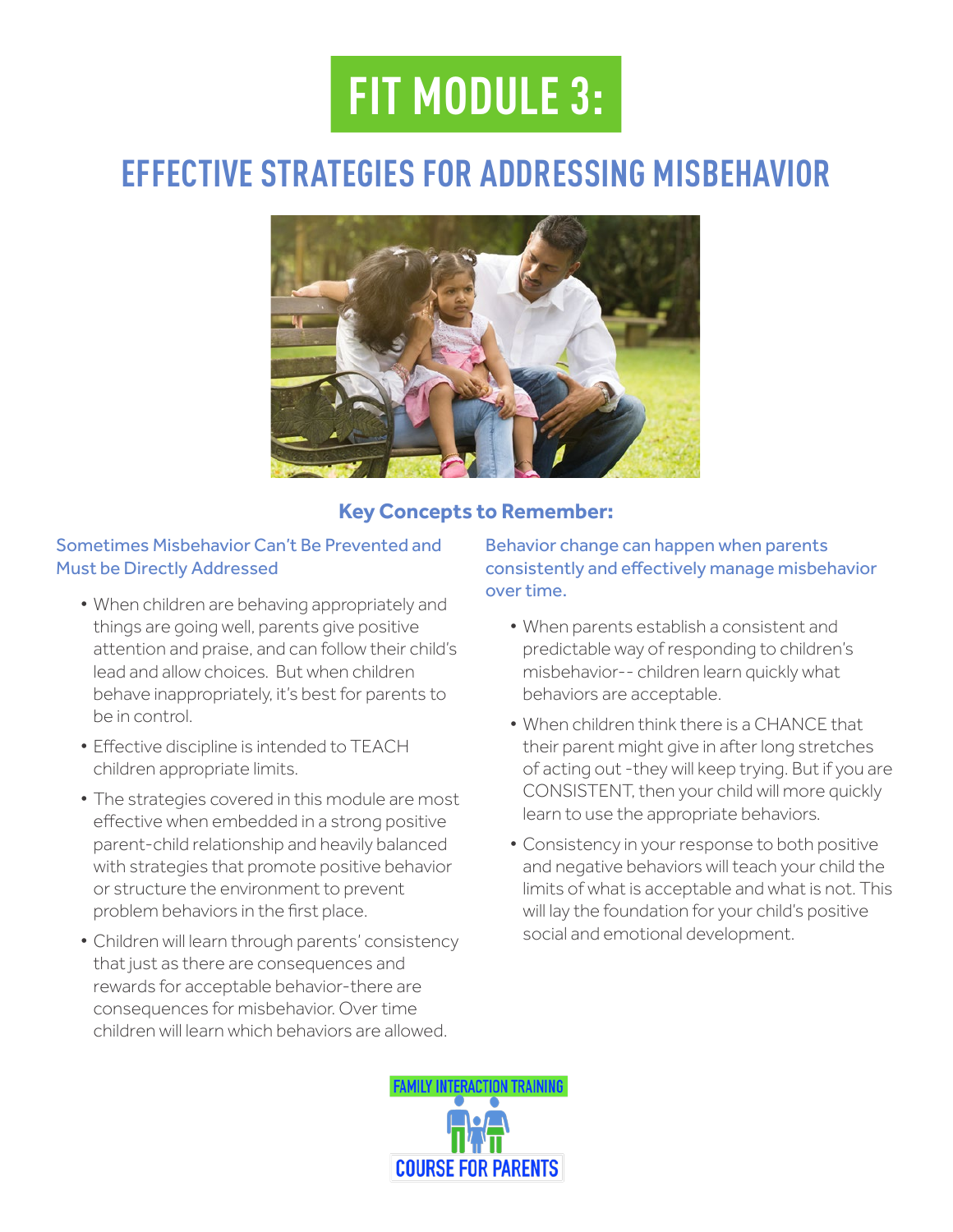# **FIT PARENTING STRATEGY:**

# [**TIME-OUT**]



#### **REMEMBER THE ESSENTIAL STEPS TO TIME-OUT:**

**STEP 1:** Give a clear explanation (when an automatic time-out will occur), direction or warning. Use a neutral and calm tone.

- Automatic Time-Out Behavior: *"The rule is \_\_\_\_\_. You didn't \_*\_\_\_\_, so now you will go to time-out."
- Warning Behavior: *"I told you to \_\_\_\_\_. If you don't* \_\_\_\_\_, you will go to time-out

**STEP 2:** Give a second explanation and direct the child to time-out. Count slowly and quietly to five in your head (never out loud and with no visible signs you are counting) to give your child time to comply after a warning. If they do not, then: Give a second explanation, and direct the child to the time-out area: *"You didn't* \_\_\_\_\_, so now you will go to time-out.

#### **STEP 3:** Tell the child to remain quietly in the time-out area until you say it is time to come out.

- *"Sit quietly until I say you can get up."*
- Stay watchful, but move away and do not give signs of paying attention.
- Keep the Time. Use a watch or clock to keep track never a timer or alarm.
- Time-out for young children should last 2-3 minutes but may last longer if your child is not quiet. You want your child to be quiet for a few seconds before you end time-out. At the end of the time period, begin listening for your child to be quiet, and end time-out only when they are.

#### **STEP 4:** When the time-out time has passed and your child is sitting quietly, return to them to let them know time-out is over.

- If time-out was an automatic consequence, tell them time-out is over and remind them of the rule: "*You are sitting quietly and your time-out is over. Remember the rule is \_\_\_\_\_."*
- If time-out was for not following a direction, make sure your child follows the direction: *"You are sitting quietly and your time-out is over. Are you ready to \_\_\_\_\_?"* If they do not follow the direction, time-out starts over.

**STEP 5:** Look for the next positive behavior you can praise! Once you have completed all the steps and had a successful time-out, move on to other things!

Remember that once you start time-out it is important to always follow through with the steps and be consistent!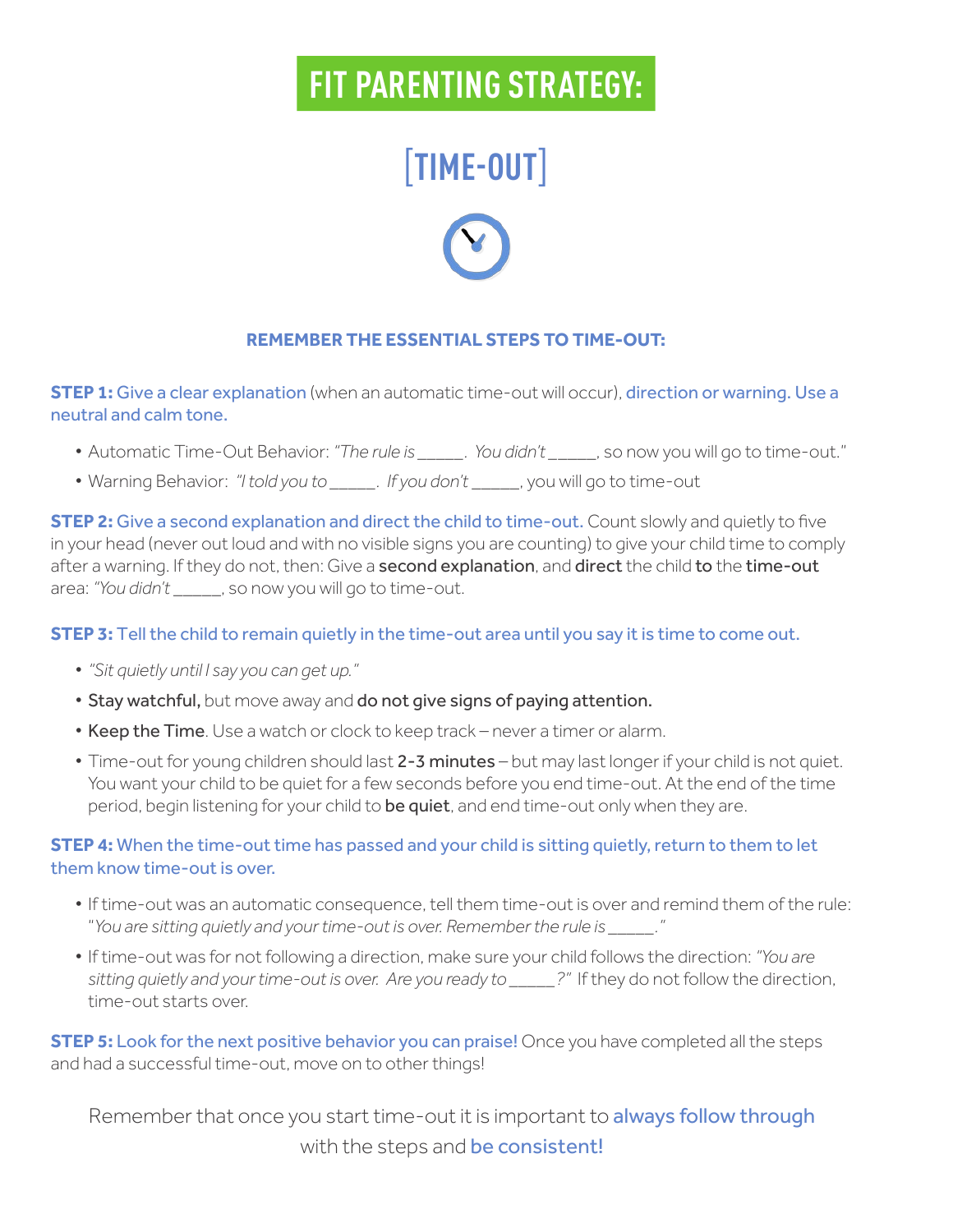

#### **USE THIS WORKSHEET TO PREPARE TO USE TIME-OUT at HOME!**

Where will your time-out area(s) be at home?

For what kinds of behaviors will you use time-out as a consequence? Will any of them earn an automatic time-out?

| <b>Behavior to be addressed</b> | <b>Automatic time-out? Y/N</b> |
|---------------------------------|--------------------------------|
|                                 |                                |
|                                 |                                |
|                                 |                                |
|                                 |                                |
|                                 |                                |
|                                 |                                |

#### How and when will you introduce time-out to your child?

How is your child likely to respond to time-out? What types of behaviors might your child use to test time-out? How will you respond if this happens?

| Behaviors your child may use to test? | How will you respond? |
|---------------------------------------|-----------------------|
|                                       |                       |
|                                       |                       |
|                                       |                       |
|                                       |                       |
|                                       |                       |
|                                       |                       |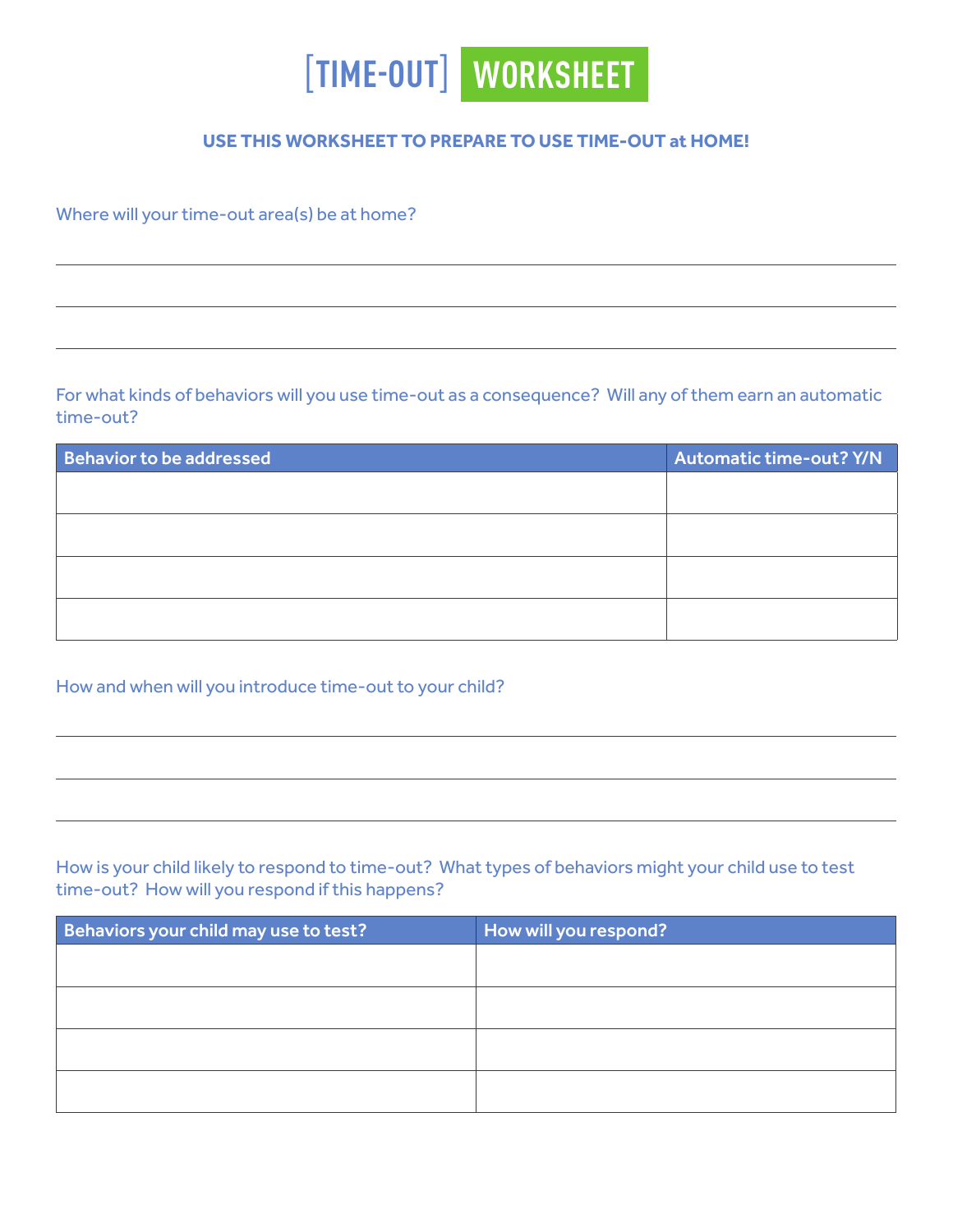

**1.** For what behaviors did you use time-out at home this week?

**2.** Where did you put your child for time-out? Did this space work well for time-out? Do you need to make any changes or adjustments to the space to make it work better in the future?

**3.** How long did the time-out(s) last?

**4.** How did your child respond?

**5.** What worked or went well? What was hard and will take more practice?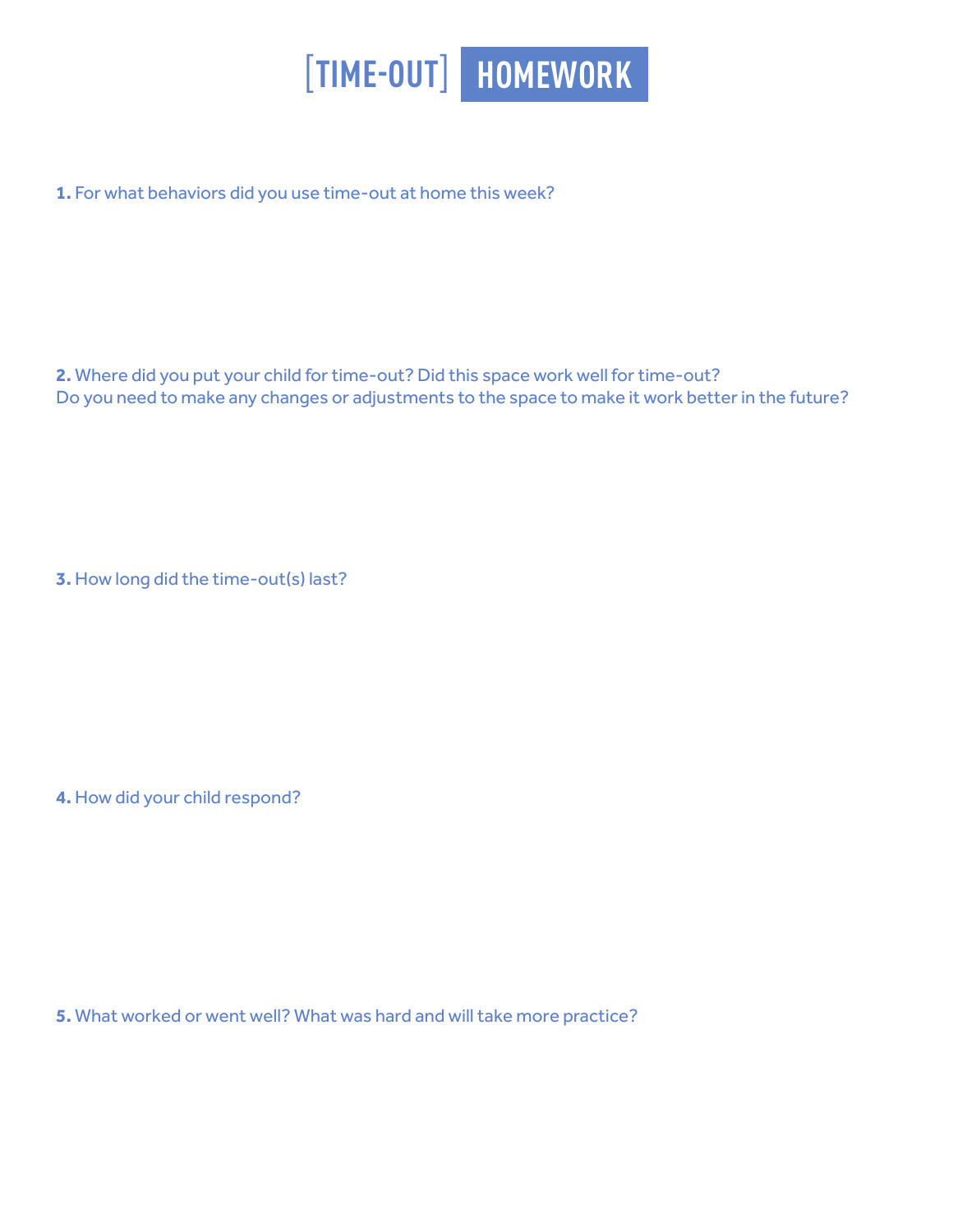## **FIT PARENTING STRATEGY:**

### [**LOGICAL CONSEQUENCES AND REMOVAL OF PRIVILEGES**]



**LOGICAL CONSEQUENCES** are directly related to your child's specifc behavior or a particular situation. For example, if your child refuses to put their toy away when told to, a logical consequence is to take the toy away for a short time. In some situations, a logical consequence may make more sense, or be more logical, to you than a timeout. When using logical consequences, remember these essential steps:

**STEP 1: Give your child a warning, and wait about 5 seconds for your child to do what you** said (count quietly in your head – never out loud). "Please draw on the paper only. If you draw on the furniture again, I will take the crayons and you will be all done with drawing for today.

STEP 2: Give a second explanation. If you child does not do as directed, explain the consequence to your child. "You drew on the furniture again, so now I am taking the crayons away."

STEP 3: Be consistent and follow-through with the consequence.

**REMOVAL OF PRIVILEGES** is taking something away for a brief time as the consequence for a behavior. Removing privileges is useful when a timeout or logical consequences may be difficult or when a child is refusing to complete a timeout.

- Your child should be able to link their behavior to losing the privilege.
- Remove privileges for only a short time and no longer than the remainder of the day.
- SCHEDULED PLAYTIME SHOULD NEVER BE TAKEN AWAY. It is important for you and your child to have this positive time together, particularly when things are hard at other times during the day!

#### **REMEMBER THESE STEPS WHEN REMOVING A PRIVILEGE:**

**STEP 1: Give your child a warning.** "If you don't do say you will not get to watch TV after dinner." Wait a few seconds for your child to do as instructed.

STEP 2: Give a second explanation and Follow through. If you child does not do as directed, explain the consequence to your child. "You didn't do \_\_\_\_\_, so no TV after dinner."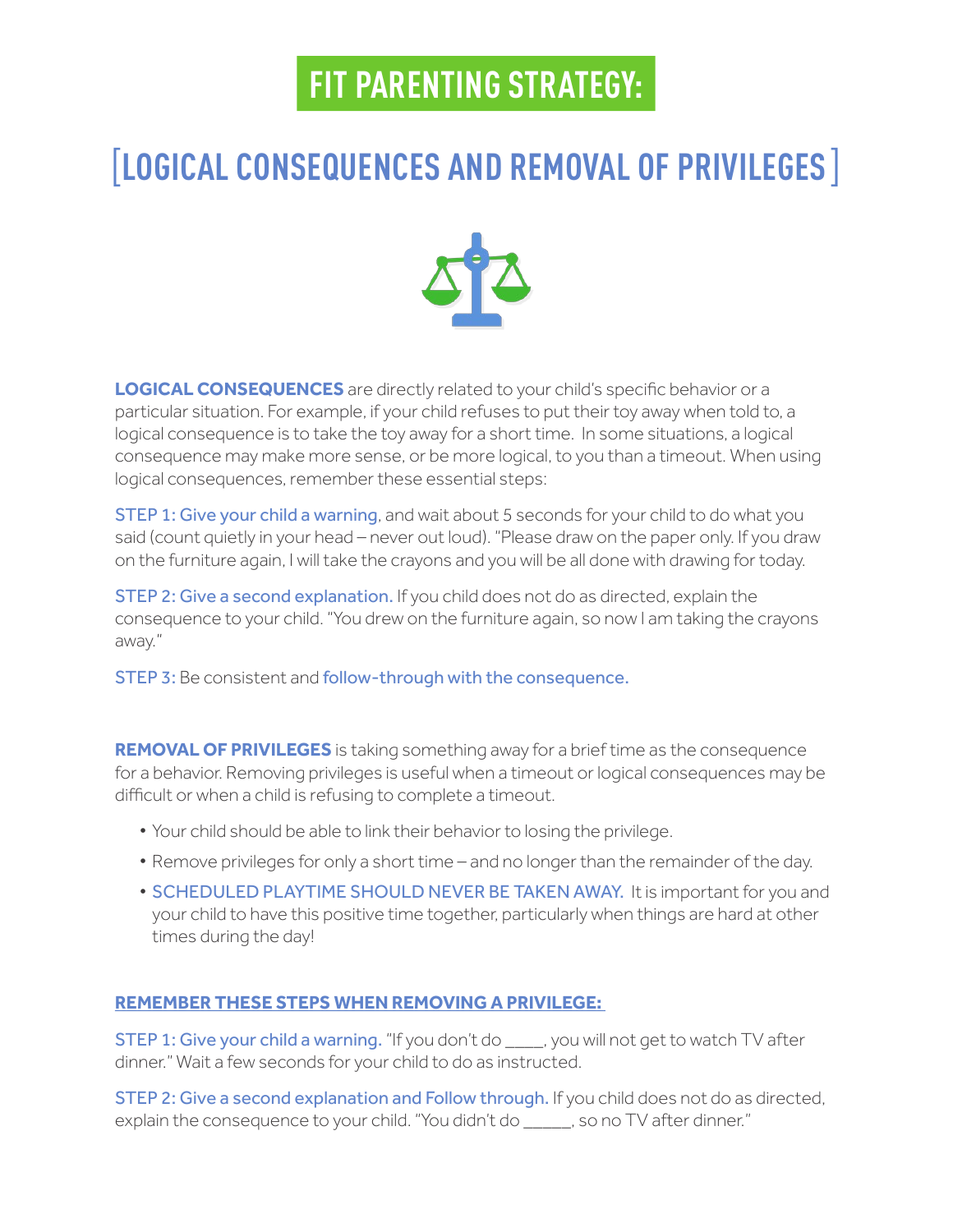### [**LOGICAL CONSEQUENCES AND REMOVAL OF PRIVILEGES**] **WORKSHEET**

**PRIVILEGES** to consider removing are those that are motivating and meaningful to your child and occur often enough and close in time to the behavior you are addressing. What privileges are motivating to your child?

**BRAINSTORM #1:** For what kinds of behaviors and situations will you use consequences or removal of privileges? Write the behaviors in the frst column of the table below.

**BRAINSTORM #2:** For each behavior or situation, think about what consequence is logical or what privilege would be motivating to your child at that time. Write the consequence or privilege in the right hand column of the table below.

| <b>Behavior, Situation, or Place</b> | Logical Consequence or Privilege to Remove |
|--------------------------------------|--------------------------------------------|
|                                      |                                            |
|                                      |                                            |
|                                      |                                            |
|                                      |                                            |
|                                      |                                            |
|                                      |                                            |
|                                      |                                            |
|                                      |                                            |
|                                      |                                            |
|                                      |                                            |
|                                      |                                            |
|                                      |                                            |
|                                      |                                            |

ROLE PLAY: For each of the situations above, practice following the strategy steps. Practice giving a clear direction, warning, and following through so you can be ready to use these strategies at home!